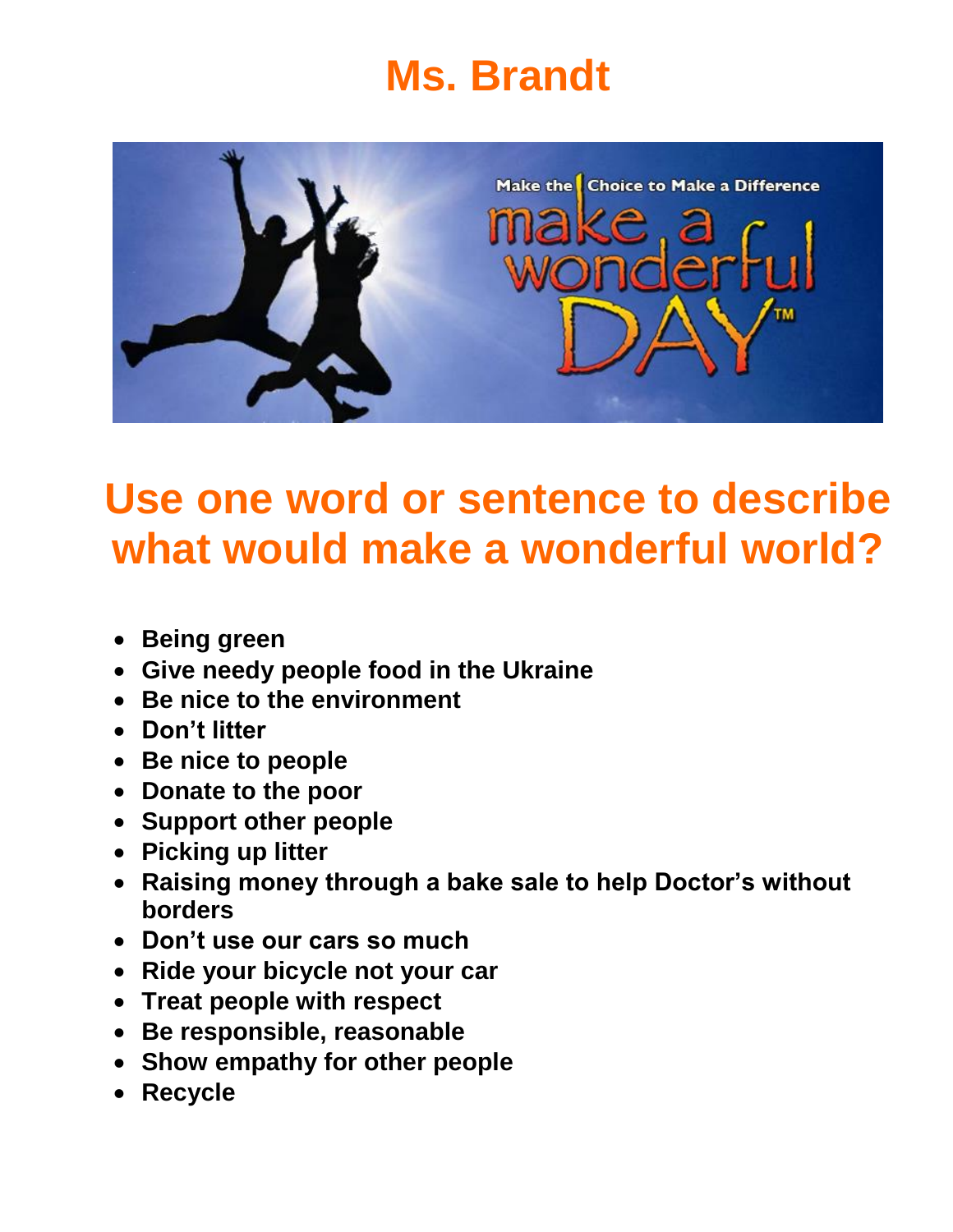- **Help get medicine to doctors in other countries**
- **Donate books to the Red Cross**
- **Help with endangered animals like Pandas**
- **Give books, clothes and toys to people in need**
- **Plant trees to help the environment**
- **Plant flowers**
- **Plant organic foods(grown without any chemicals)**
- **We have**
- **Clean water, a home, plants, friends, mothers and fathers**

## **Title ideas / Hook Ideas**

- **Help the World**
- **Snuggly Wuggly help the world**
- **Make a Funny World**
- **Being Green is Fun**
- **Fuggly Wuggly Snuggly Fun**
- **Cheesely Huggly Ugly Way**
- **Wiggly Jiggly Wonderful World**
- **Wonder World Help the World**
- **Wonder World Green**
- **Wonder Kids Help the People**
- **We are the Wonder Kids**
- **World People's**
- **Be the Green**
- **Whatzup World**
- **Hi World**
- **In a Cool World**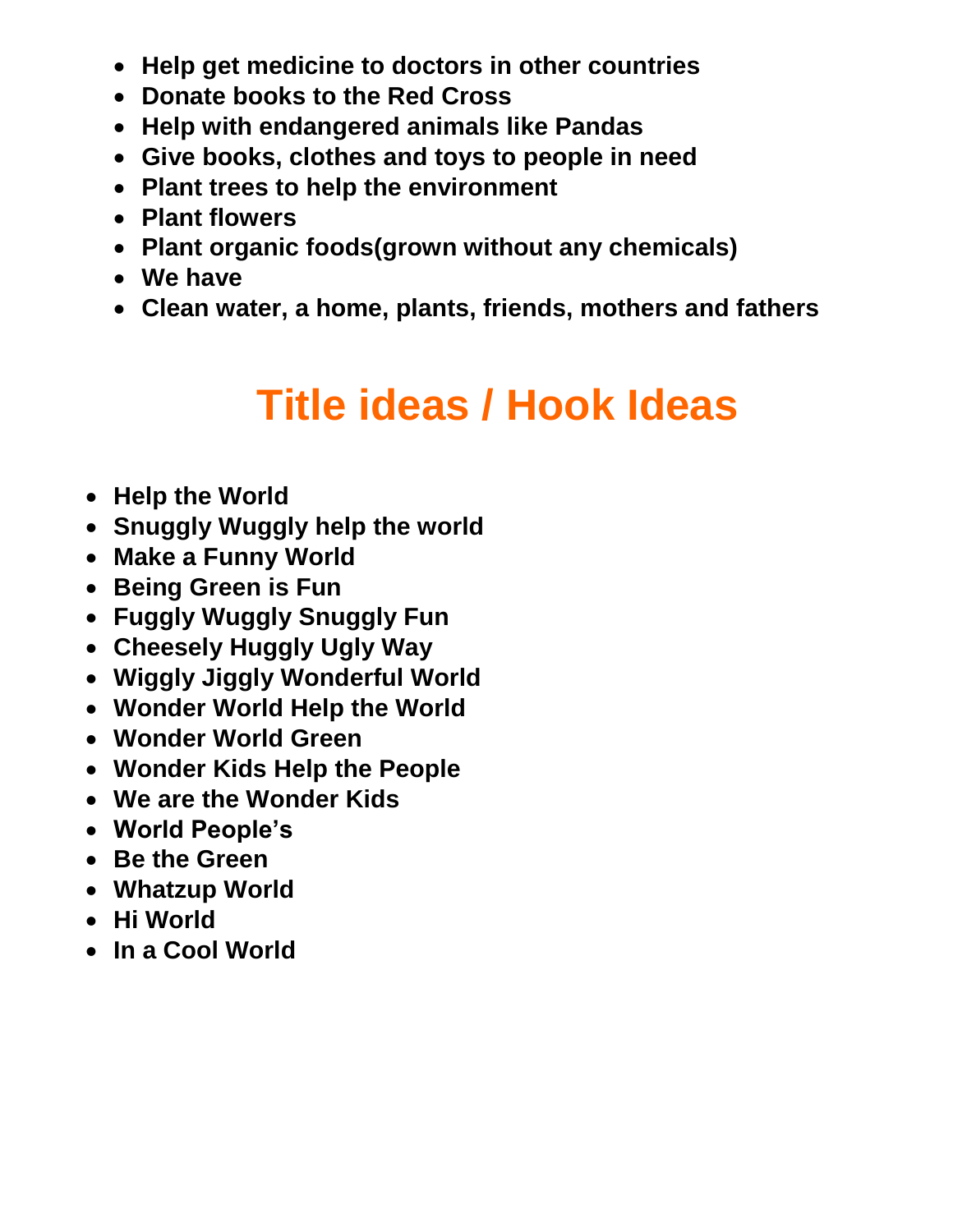

### *It's a Cool World*

**Written April 13, 2010 at Eugene Coste School by Lynn Brandt's Grade 3 class, Molly Hamilton, Anthony Burbidge**

#### **Verse 1**

**Every Day when I go home I think I'm pretty lucky you know I've got a safe place where I can grow Making snow forts in the snow**

### **Chorus**

**It's a cool World It's a cool World It's a cool, cool WORLD!**

### **Verse 2**

**Everyday when I go to school My Grade three class, we really rule! I've got a safe place where I can grow Our great big bake sale raised some dough (\$)**

**Repeat Chorus**